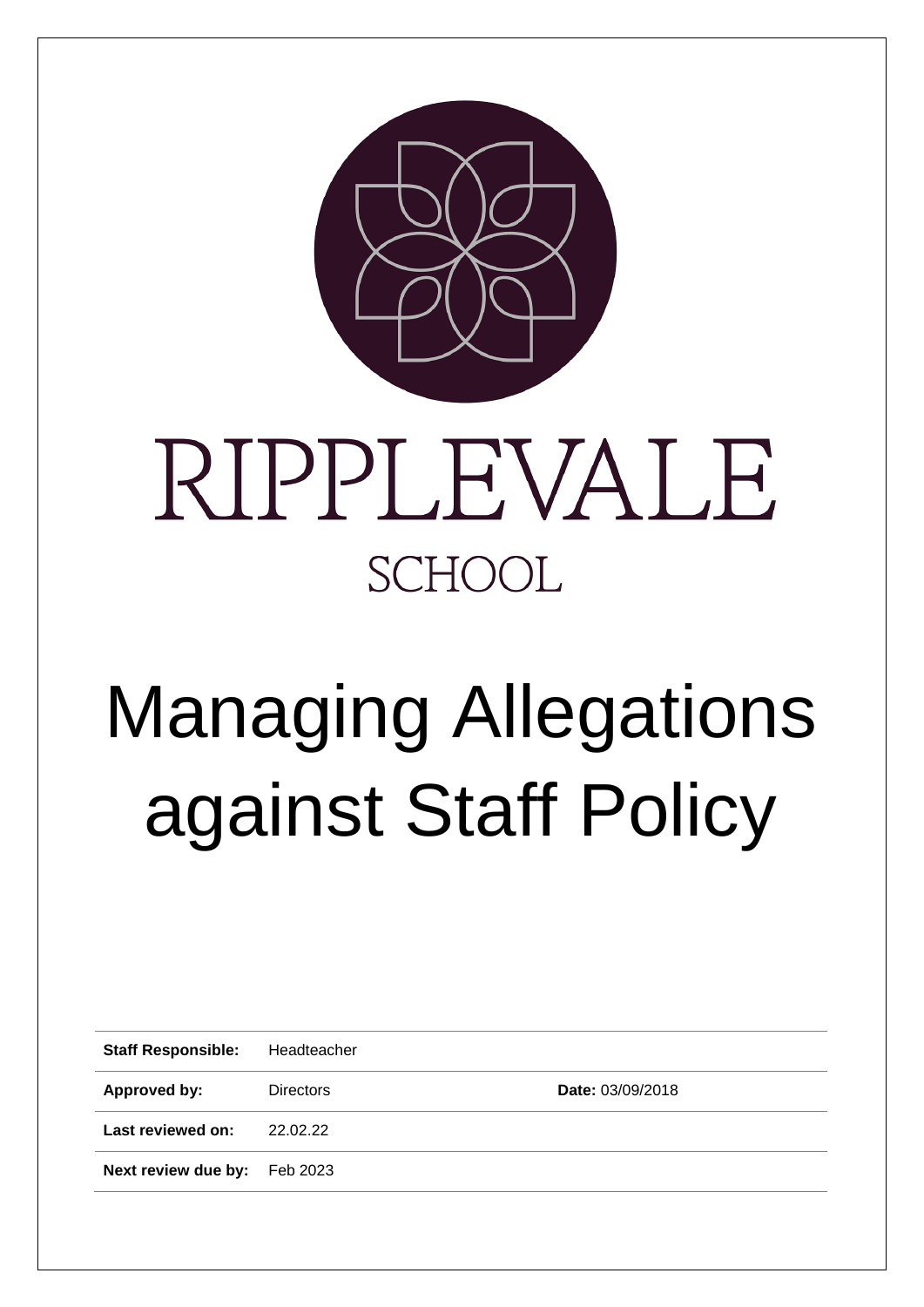## **Ripplevale School**

## **Policy for allegations made against teachers and other staff**

*'Ripplevale School provides a caring learning environment where our students make meaningful progress, relative to their individual starting points. Our aim is to encourage them to develop appropriate personal, social and employable skills enabling them to become confident, independent and aspiring young people.'*

## **This document has been prepared with reference to 'Safeguarding Procedures for Managing Allegations Against Staff within Schools and Education Services – Updated May 2019' and 'Keeping Children Safe in Education Sep 2020'**

This policy is about managing cases that might indicate a person would pose a risk of harm if they continue to work in regular or close contact with children or young people after allegations that they have:

- Behaved in a way that has harmed a child, or may have harmed a child.
- Possibly committed a criminal offence against or related to a child.
- Behaved towards a child or children in a way that indicates he or she would pose a risk of harm if they work regularly or closely with children.

If an allegation is made against a member of staff the quick resolution of that allegation is the clear priority to the benefit of all concerned. Any unnecessary delays should be eradicated.

In response to an allegation all other options will be considered before suspending a member of staff: suspension should not be the default option. An individual should be suspended only if there is no reasonable alternative. If suspension is deemed appropriate, the reasons and justification will be recorded by the employer and the individual notified of the reasons.

Allegations that are found to be malicious should be removed from personnel records; and any that are unsubstantiated, are unfounded or malicious should not be referred to in employer references.

Students that are found to have made malicious allegations will have breached Ripplevale School behaviour policies. We will therefore consider whether to apply an appropriate sanction, which could include temporary or permanent exclusion (as well as referral to the police if there are grounds for believing a criminal offence may have been committed).

All allegations against staff should be reported immediately to the Headteacher. In the absence of the Headteacher or in the case where the Headteacher is the subject of the allegation or concern allegations should be reported to Governors. Contact details for the local authority designated officer (LADO) responsible for providing advice and monitoring cases will be provided in such cases.

The following definitions will be used when determining the outcome of allegation investigations:

- a) Substantiated: there is sufficient identifiable evidence to prove the allegation;
- b) False: there is sufficient evidence to disprove the allegation;
- c) Malicious: there is clear evidence to prove there has been a deliberate act to deceive and the allegation is entirely false.
- d) Unfounded: there is no evidence or proper basis which supports the allegation being made. It might also indicate that the person making the allegation misinterpreted the incident or was mistaken about what they saw. Alternatively, they may not have been aware of all the circumstances;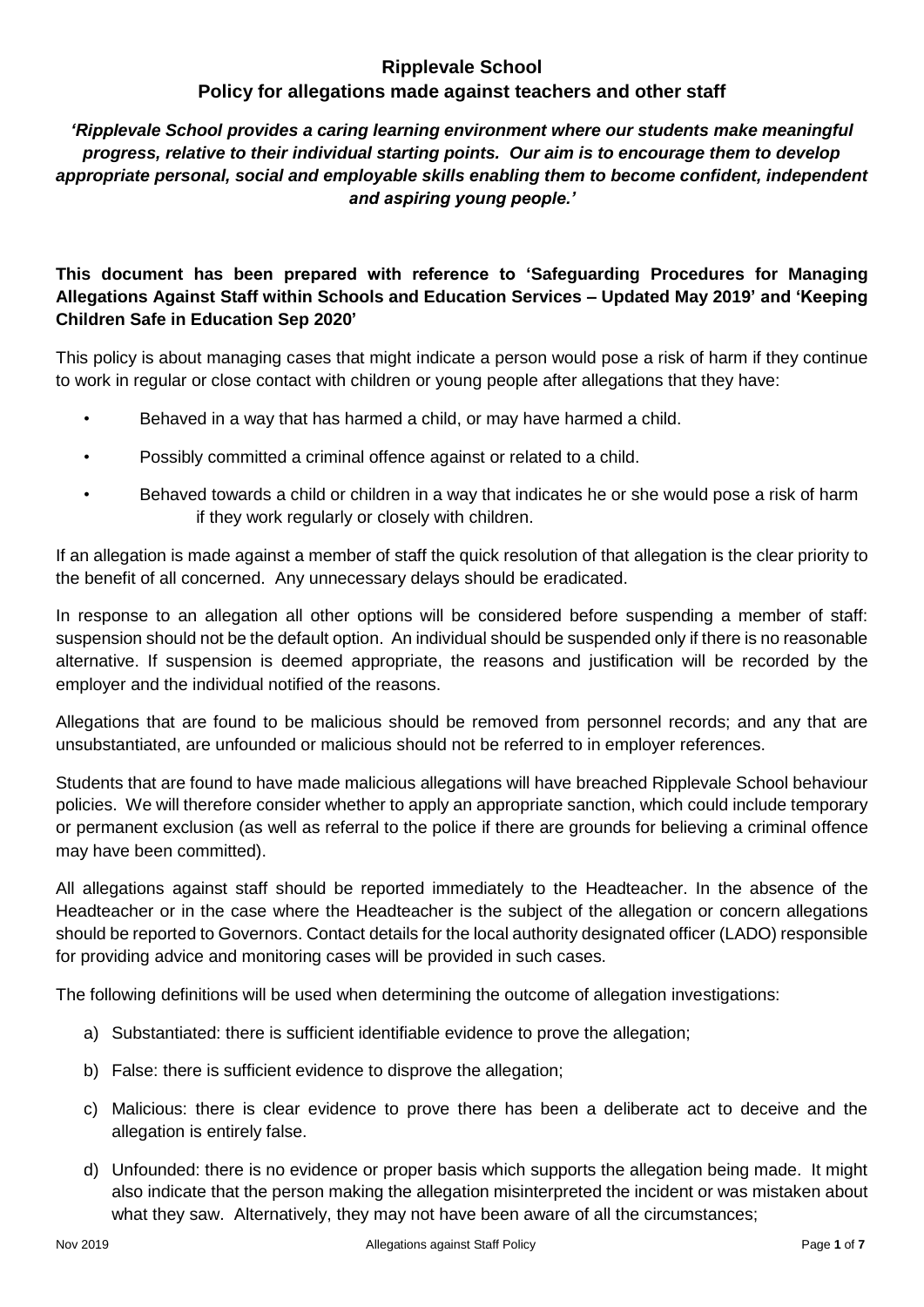e) Unsubstantiated: this is not the same as a false allegation. It means that there is insufficient evidence to prove or disprove the allegation. The term, therefore, does not imply guilt or innocence.

In the first instance, the Headteacher should immediately discuss the allegation with the LADO. The purpose of an initial discussion is for the LADO and the case manager to consider the nature, content and context of the allegation and agree a course of action. The LADO may ask the case manager to provide or obtain relevant additional information, such as previous history, whether the child or their family have made similar allegations and the individual's current contact with children and young people. There may be situations when the case manager will want to involve the police immediately, for example if the person is deemed to be an immediate risk to children or there is evidence of a criminal offence. Where there is no such evidence, the case manager should discuss the allegations with the LADO in order to help determine whether police involvement is necessary.

The initial sharing of information and evaluation may lead to a decision that no further action is to be taken in regard to the individual facing the allegation or concern; in which case this decision and a justification for it should be recorded by both the case manager and the LADO, and agreement reached on what information should be put in writing to the individual concerned and by whom. The case manager should then consider with the LADO what action should follow both in respect of the individual and those who made the initial allegation.

The case manager should inform the accused person about the allegation as soon as possible after consulting the LADO. It is extremely important that the case manager provides them with as much information as possible at that time. However, where a strategy discussion is needed, or police or children's social care services need to be involved, the case manager should not do that until those agencies have been consulted, and have agreed what information can be disclosed to the accused.

If the allegation is not demonstrably false or unfounded, and there is cause to suspect a child is suffering or is likely to suffer significant harm, a strategy discussion should be convened in accordance with Working Together to Safeguard Children 2018. If the allegation is about physical contact, the strategy discussion or initial evaluation with the police should take into account that teachers and other school staff are entitled to use reasonable force to control or restrain students in certain circumstances, including dealing with disruptive behaviour.

Where it is clear that an investigation by the police or children's social care services is unnecessary, or the strategy discussion or initial evaluation decides that is the case, the LADO should discuss the next steps with the case manager. This will range from taking no further action to dismissal or a decision not to use the person's services in future. Suspension should not be the default position: an individual should be suspended only if there is no reasonable alternative.

## **Supporting those Involved**

Employers have a duty of care to their employees. They should act to manage and minimise the stress inherent in the allegations process. Support for the individual is key to fulfilling this duty. Individuals should be informed of concerns or allegations as soon as possible and given an explanation of the likely course of action, unless there is an objection by the children's social care services or the police. The individual should be advised to contact their trade union representative, if they have one, or a colleague for support. They should also be given access to welfare counselling or medical advice where this is provided by the employer.

The case manager will appoint a named representative to keep the person who is the subject of the allegation informed of the progress of the case and consider what other support is appropriate for the individual. Particular care needs to be taken when employees are suspended to ensure that they are kept informed of both the progress of their case and current work-related issues. Social contact with colleagues and friends should not be prevented unless there is evidence to suggest that such contact is likely to be prejudicial to the gathering and presentation of evidence.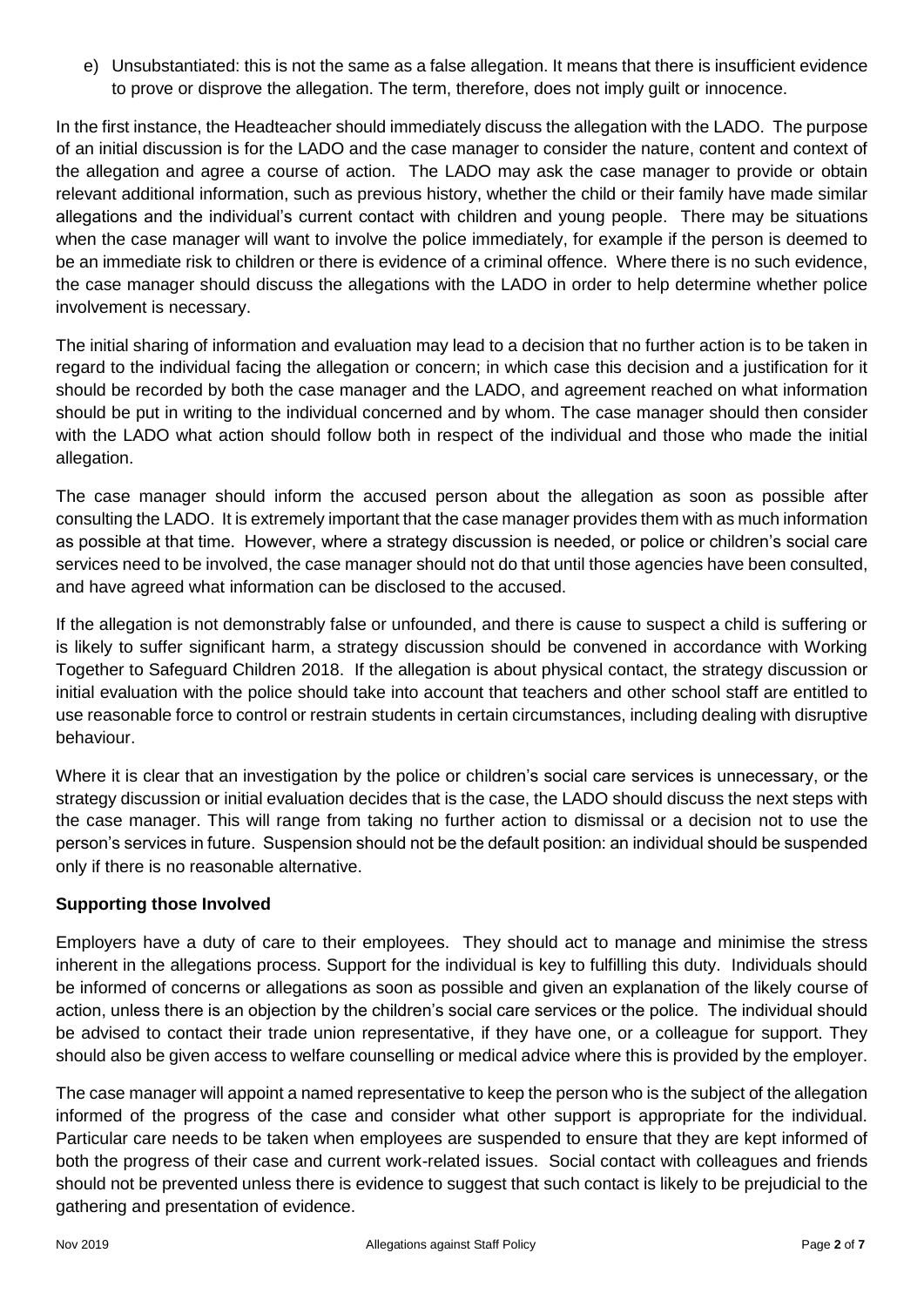Parents or carers of a child or children involved should be told about the allegation as soon as possible if they do not already know of it. However, where a strategy discussion is required, or police or children's social care services need to be involved, the case manager should not do so until those agencies have been consulted and have agreed what information can be disclosed to the parents or carers. Parent or carers should also be kept informed about the progress of the case, and told the outcome where there is not a criminal prosecution, including the outcome of any disciplinary process. The deliberations of a disciplinary hearing, and the information taken into account in reaching a decision, cannot normally be disclosed, but the parents or carers of the child should be told the outcome in confidence

In cases where a child or young person may have suffered significant harm, or there may be a criminal prosecution, children's social care services, or the police as appropriate, should consider what support the child or children involved may need.

#### **Confidentiality**

It is extremely important that when an allegation is made, the school makes every effort to maintain confidentiality and guard against unwanted publicity while an allegation is being investigated or considered. The Education Act 2011 introduced reporting restrictions preventing the publication of any material that may lead to the identification of a teacher who has been accused by, or on behalf of, a student from the same school (where that identification would identify the teacher as the subject of the allegation). The reporting restrictions apply until the point that the accused person is charged with an offence, or until the Secretary of State or the General Teaching Council for Wales publishes information about an investigation or decision in a disciplinary case arising from the allegation. The reporting restrictions also cease to apply if the individual to whom the restrictions apply effectively waives their right to anonymity by going public themselves or by giving their written consent for another to do so or if a judge lifts restrictions in response to a request to do so.

The legislation imposing restrictions makes clear that "publication" of material that may lead to the identification of the teacher who is the subject of the allegation is prohibited. "Publication" includes "any speech, writing, relevant programme or other communication in whatever form, which is addressed to the public at large or any section of the public". This means that a parent who, for example, published details of the allegation on a social networking site would be in breach of the reporting restrictions (if what was published could lead to the identification of the teacher by members of the public).

In accordance with the Association of Chief Police Officers' (ACPO) guidance the police will not normally provide any information to the press or media that might identify an individual who is under investigation, unless and until the person is charged with a criminal offence.

In deciding what information to disclose, careful consideration should be given to the provisions of the GDPR 2018, the law of confidence and, where relevant, the Human Rights Act 1998.

The case manager should take advice from the LADO, police and children's social care services to agree the following:

- Who needs to know and importantly, exactly what information can be shared.
- How to manage speculation, leaks and gossip.
- What, if any information can be reasonably given to the wider community to reduce speculation.
- How to manage press interest if and when it should arise.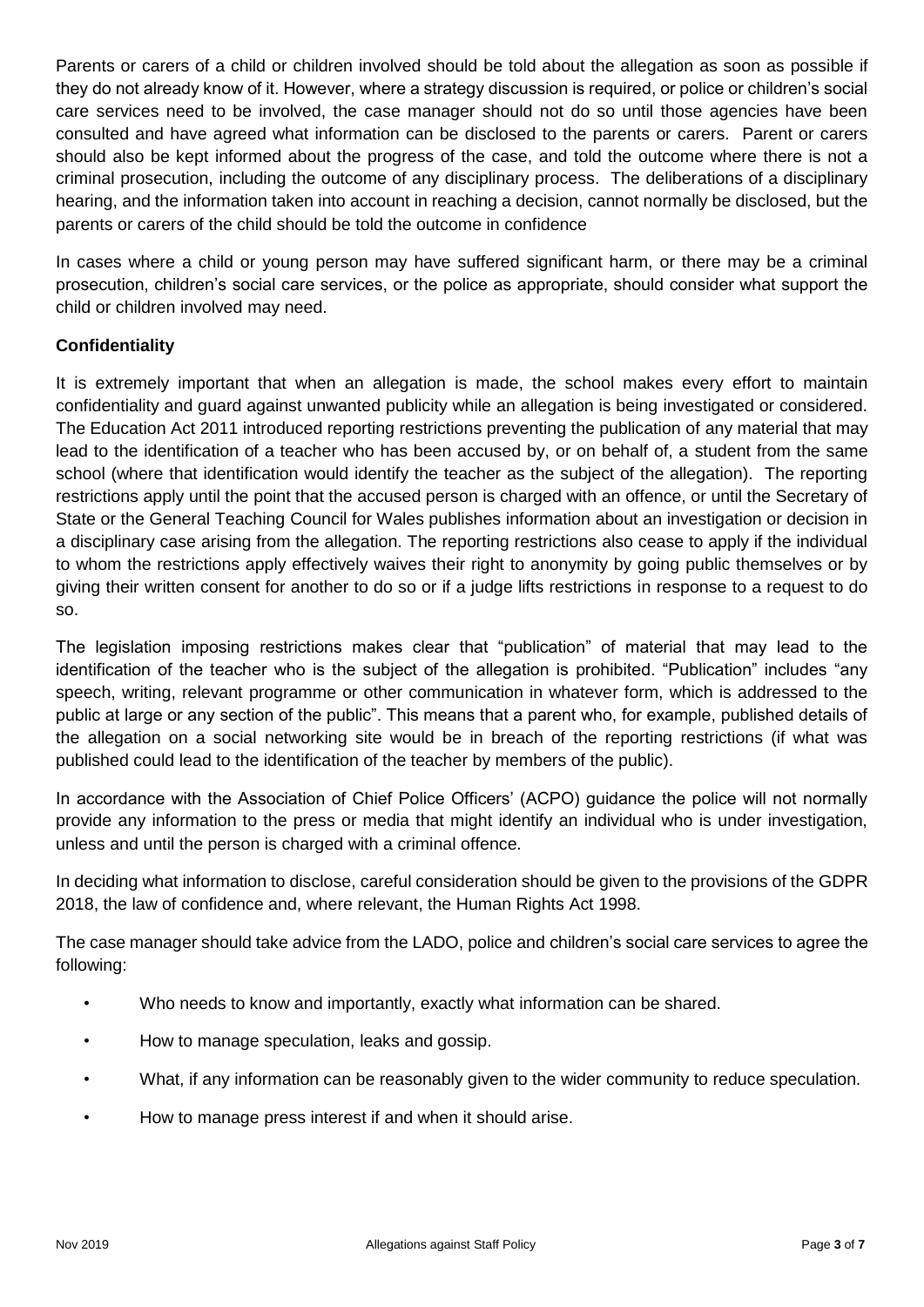#### **Resignations and 'Compromise Agreements'**

If the accused person resigns, or ceases to provide their services, this should not prevent an allegation being followed up in accordance with this guidance. It is important that every effort is made to reach a conclusion in all cases of allegations bearing on the safety or welfare of children and young people, including any in which the person concerned refuses to cooperate with the process. Wherever possible the accused should be given a full opportunity to answer the allegation and make representations about it. But the process of recording the allegation and any supporting evidence, and reaching a judgement about whether it can be substantiated on the basis of all the information available, should continue even if that cannot be done or the accused does not cooperate. It may be difficult to reach a conclusion in those circumstances, and it may not be possible to apply any disciplinary sanctions if a person's period of notice expires before the process is complete, but it is important to reach and record a conclusion wherever possible.

So-called 'compromise agreements', by which a person agrees to resign if the employer agrees not to pursue disciplinary action, and both parties agree a form of words to be used in any future reference, should **not** be used in these cases. Such an agreement will not prevent a thorough police investigation where that is appropriate. Nor can it override the statutory duty to make a referral to the Independent Safeguarding Authority (ISA) (Disclosure and Barring Service - DBS) where circumstances require that.

## **Record Keeping**

Details of allegations that are found to have been malicious should be removed from personnel records. However, for all other allegations, it is important that a clear and comprehensive summary of the allegation, details of how the allegation was followed up and resolved, and a note of any action taken and decisions reached, is kept on the confidential personnel file of the accused, and a copy provided to the person concerned.

#### **References**

Cases in which an allegation was proven to be false, unsubstantiated, unfounded or malicious should not be included in employer references. A history of repeated concerns or allegations which have all been found to be unsubstantiated, malicious etc. should also not be included in any reference.

#### **Timescales**

It is in everyone's interest to resolve cases as quickly as possible consistent with a fair and thorough investigation. All allegations must be investigated as a priority to avoid any delay. Target timescales are shown below: the time taken to investigate and resolve individual cases depends on a variety of factors including the nature, seriousness and complexity of the allegation, but these targets should be achieved in all but truly exceptional cases. It is expected that 80 per cent of cases should be resolved within one month, 90 per cent within three months, and all but the most exceptional cases should be completed within 12 months.

For those cases where it is clear immediately that the allegation is unfounded or malicious, they should be resolved within one week. Where the initial consideration decides that the allegation does not involve a possible criminal offence it will be for the employer to deal with it, although if there are concerns about child protection, the employer should discuss with the LADO. In such cases, if the nature of the allegation does not require formal disciplinary action, the employer should institute appropriate action within three working days. If a disciplinary hearing is required and can be held without further investigation, the hearing should be held within 15 working days.

#### **Oversight and Monitoring**

The LADO has overall responsibility for oversight of the procedures for dealing with allegations; for resolving any inter-agency issues; and for liaison with the Local Safeguarding Children Board (LSCB) on the subject.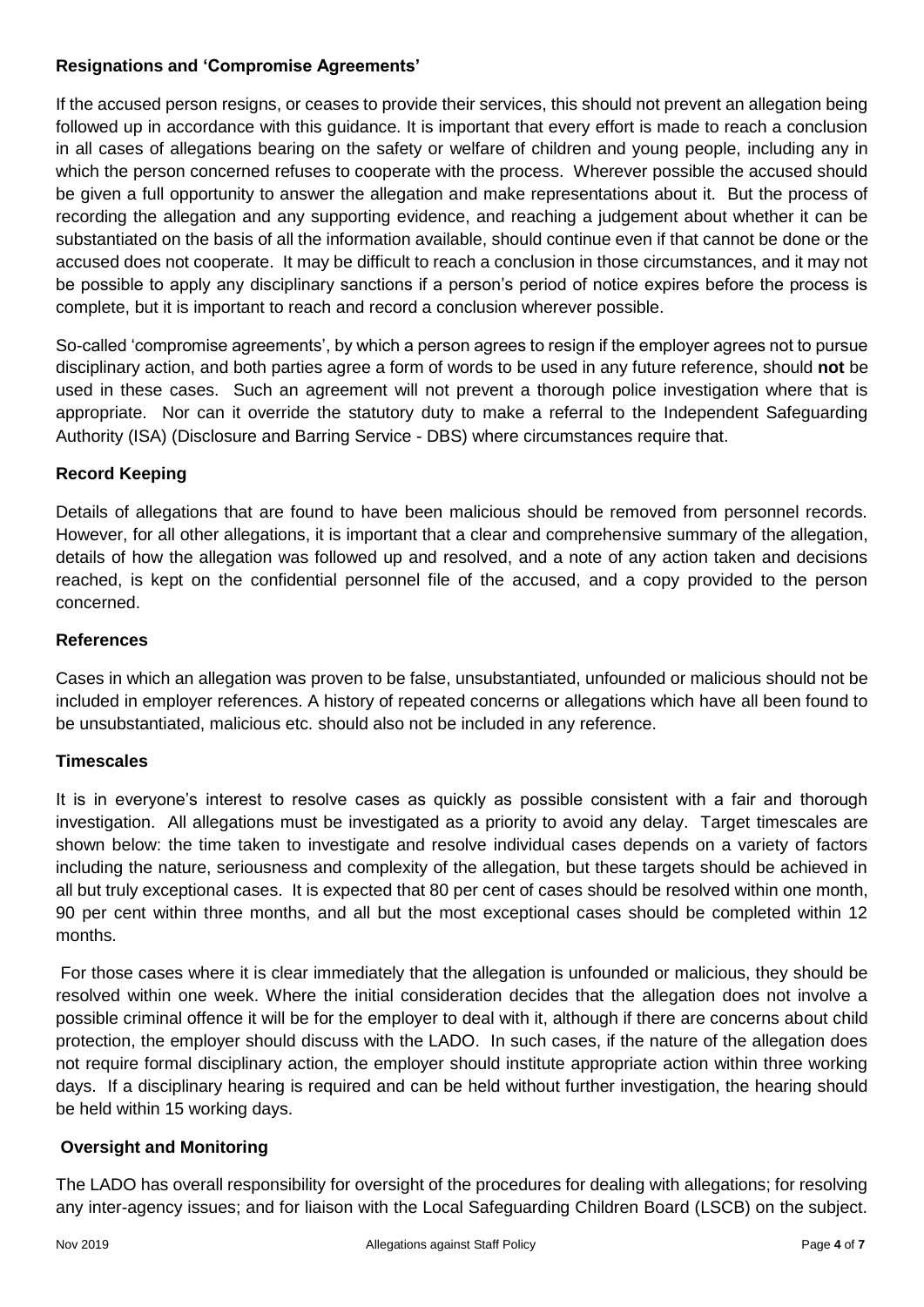The LADO will provide advice and guidance to the case manager, in addition to liaising with the police and other agencies, and monitoring the progress of cases to ensure that they are dealt with as quickly as possible consistent with a thorough and fair process. Reviews should be conducted at fortnightly or monthly intervals, depending on the complexity of the case.

## **Suspension**

The possible risk of harm to children posed by an accused person should be evaluated and managed in respect of the child/children involved in the allegations. In some rare cases that will require the case manager to consider suspending the accused until the case is resolved. Suspension must not be an automatic response when an allegation is reported; all options to avoid suspension should be considered prior to taking that step. If the case manager is concerned about the welfare of other children in the community or the teacher's family, those concerns should be reported to the LADO or police. But suspension is highly unlikely to be justified on the basis of such concerns alone.

The case manager should also consider whether the result that would be achieved by immediate suspension could be obtained by alternative arrangements. In many cases an investigation can be resolved quickly and without the need for suspension. If the LADO, police and children's social care services have no objections to the member of staff continuing to work during the investigation, the case manager should be as inventive as possible to avoid suspension.

If immediate suspension is considered necessary, the rationale and justification for such a course of action should be agreed and recorded by both the case manager and the LADO. This should also include what alternatives to suspension have been considered and why they were rejected.

Where it has been deemed appropriate to suspend the person, written confirmation should be dispatched within one working day, giving as much detail as appropriate for the reasons for the suspension. It is not acceptable for an employer to leave a person who has been suspended without any support. The person should be informed at the point of their suspension who their named contact is within the organisation and provided with their contact details.

## **Information Sharing**

In a strategy discussion or the initial evaluation of the case, the agencies involved should share all relevant information they have about the person who is the subject of the allegation, and about the alleged victim.

Where the police are involved, wherever possible the employer should ask the police to obtain consent from the individuals involved to share their statements and evidence for use in the employer disciplinary process. This should be done as their investigation proceeds and will enable the police to share relevant information without delay at the conclusion of their investigation or any court case.

Children's social care services should adopt a similar procedure when making enquiries to determine whether the child or children named in the allegation are in need of protection or services, so that any information obtained in the course of those enquiries which is relevant to a disciplinary case can be passed to the employer without delay.

## **Action Following A Criminal Investigation or Prosecution**

The police or the Crown Prosecution Service (CPS) should inform the employer and LADO immediately when a criminal investigation and any subsequent trial is complete, or if it is decided to close an investigation without charge, or not to continue to prosecute the case after person has been charged. In those circumstances the LADO should discuss with the case manager whether any further action, including disciplinary action, is appropriate and, if so, how to proceed. The information provided by the police and/or children's social care services should inform that decision. The options will depend on the circumstances of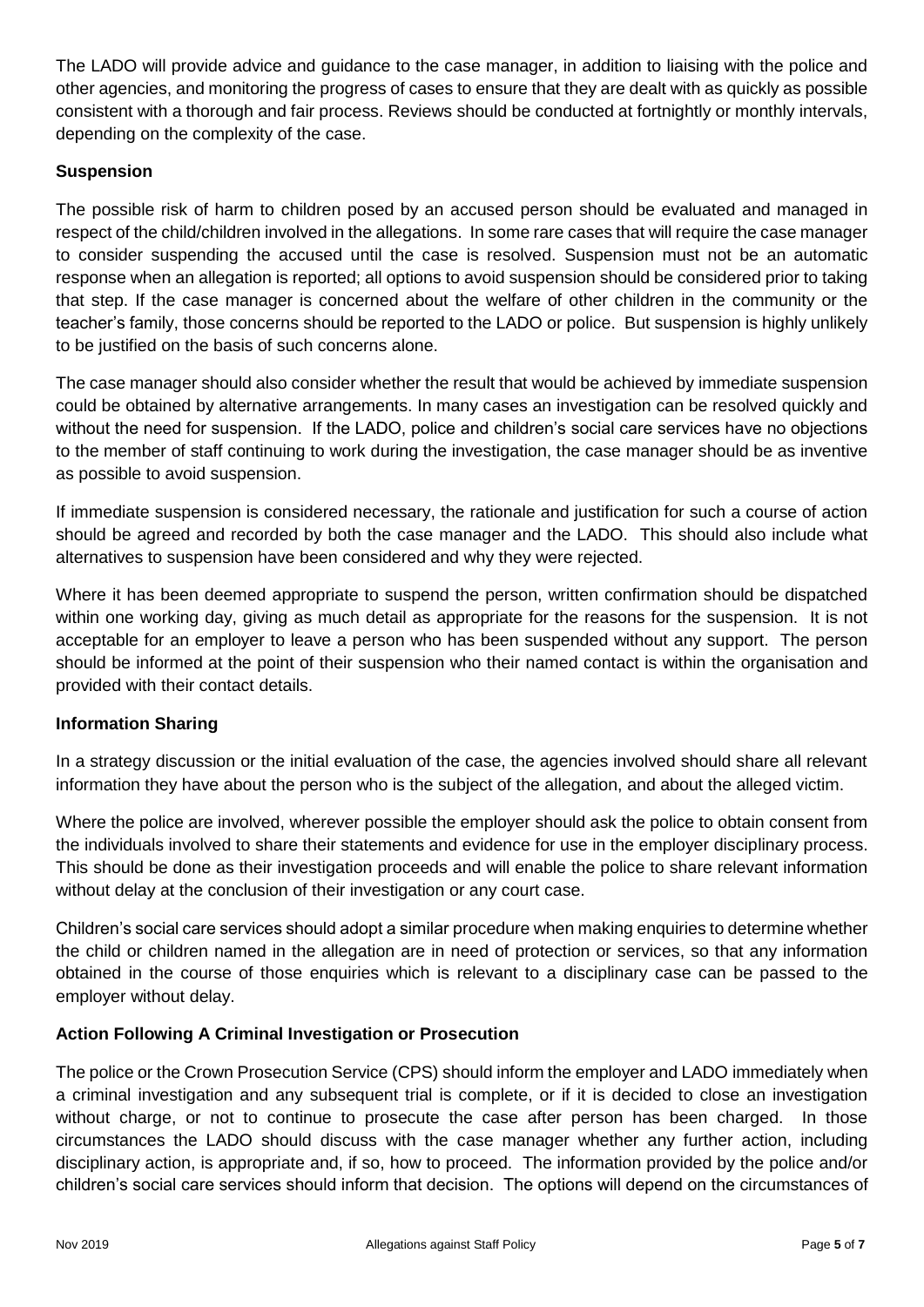the case and the consideration will need to take into account the result of the police investigation or the trial, as well as the different standard of proof required in disciplinary and criminal proceedings.

## **Action on Conclusion of a Case**

If the allegation is substantiated and the person is dismissed or the employer ceases to use the person's services, or the person resigns or otherwise ceases to provide his or her services, the LADO should discuss with the case manager and their personnel adviser whether to refer the case to the ISA (DBS) for consideration of inclusion on the barred lists; or to refer to the Teaching Agency.

There is a legal requirement for employers to make a referral to the ISA where they think that an individual has engaged in conduct (including inappropriate sexual conduct) that harmed (or is likely to harm) a child or young person; or if a person otherwise poses a risk of harm to a child. In such circumstances, the duty to refer an individual to the ISA arises where an employer has removed the individual from relevant work with children or the person has chosen to cease relevant work in circumstances where they would have been removed had they not done so. The ISA will consider whether to bar the person from working in regulated activity, which will include most work in schools and other educational establishments. Referrals should be made as soon as possible after the resignation or removal of the member of staff involved and within one month of ceasing to use the person's services.

Where it is decided on the conclusion of a case that a person who has been suspended can return to work, the case manager should consider how best to facilitate that. Most people will benefit from some help and support to return to work after a stressful experience. Depending on the individual's circumstances, a phased return and/or the provision of a mentor to provide assistance and support in the short term may be appropriate. The case manager should also consider how the person's contact with the child or children who made the allegation can best be managed if they are still a student at the school.

## **Learning Lessons**

At the conclusion of a case in which an allegation is substantiated, the LADO should review the circumstances of the case with the case manager to determine whether there are any improvements to be made to the school's procedures or practice to help prevent similar events in the future. This should include issues arising from the decision to suspend the member of staff, the duration of the suspension and whether or not suspension was justified. Lessons should also be learnt from the use of suspension when the individual is subsequently reinstated. The LADO and case manager should consider how future investigations of a similar nature could be carried out without suspending the individual.

#### **Action in Request of unfounded or Malicious Allegations**

If an allegation is determined to be unfounded or malicious, the LADO should refer the matter to the children's social care services to determine whether the child concerned is in need of services, or may have been abused by someone else. If an allegation is shown to be deliberately invented or malicious, the Headteacher should consider whether any disciplinary action is appropriate against the student who made it; or whether the police should be asked to consider if action might be appropriate against the person responsible, even if he or she was not a student. In September 2010 the Crown Prosecution Service published guidance for the police on harassment under the Protection from Harassment Act 1997.